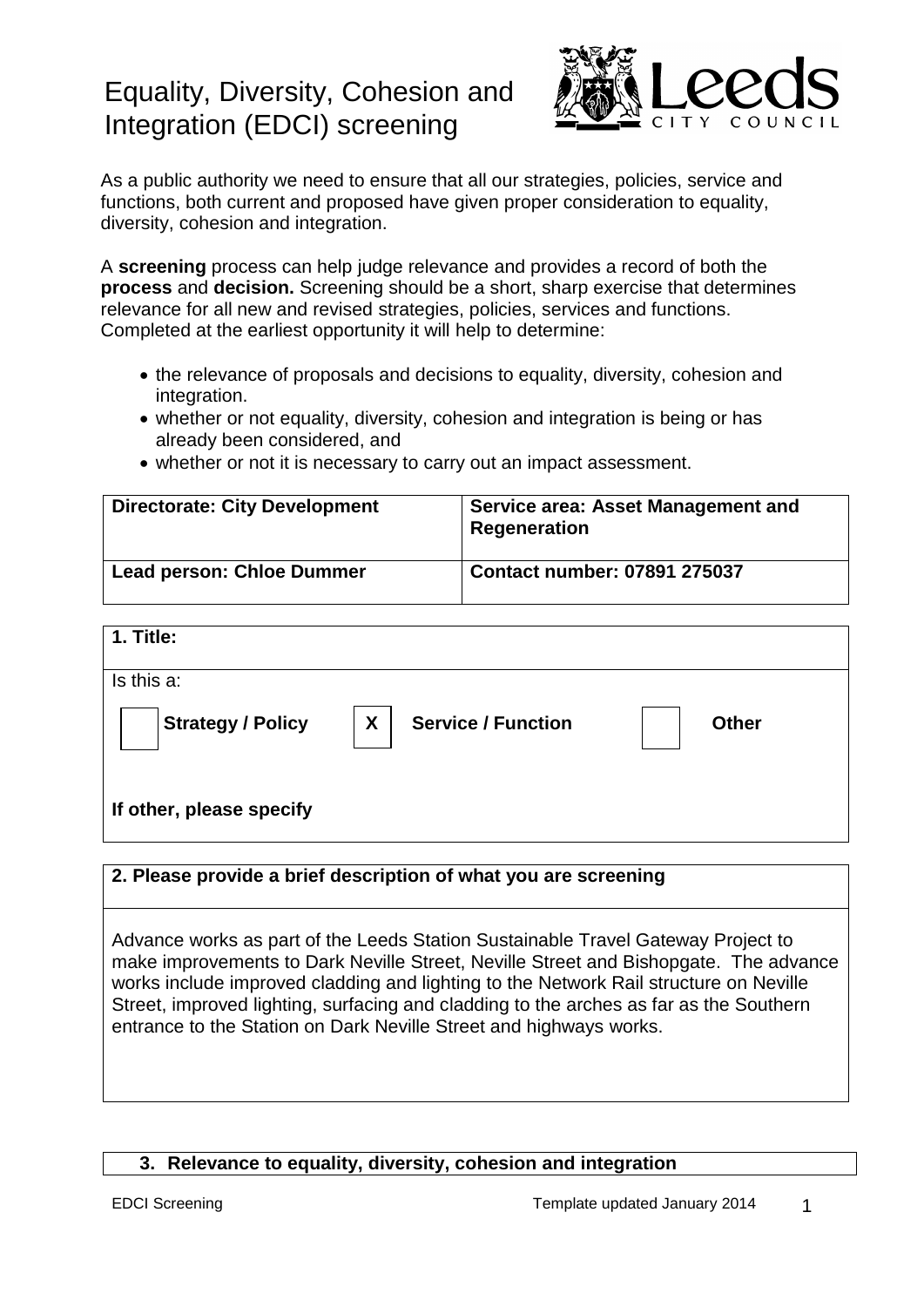All the council's strategies and policies, service and functions affect service users, employees or the wider community – city wide or more local. These will also have a greater or lesser relevance to equality, diversity, cohesion and integration.

The following questions will help you to identify how relevant your proposals are.

When considering these questions think about age, carers, disability, gender reassignment, race, religion or belief, sex, sexual orientation. Also those areas that impact on or relate to equality: tackling poverty and improving health and well-being.

| <b>Questions</b>                                                     | Yes | <b>No</b> |
|----------------------------------------------------------------------|-----|-----------|
| Is there an existing or likely differential impact for the different | x   |           |
| equality characteristics?                                            |     |           |
| Have there been or likely to be any public concerns about the        | Χ   |           |
| policy or proposal?                                                  |     |           |
| Could the proposal affect how our services, commissioning or         |     | X         |
| procurement activities are organised, provided, located and by       |     |           |
| whom?                                                                |     |           |
| Could the proposal affect our workforce or employment                |     | X         |
| practices?                                                           |     |           |
| Does the proposal involve or will it have an impact on               |     | X         |
| Eliminating unlawful discrimination, victimisation and<br>$\bullet$  |     |           |
| harassment                                                           |     |           |
| Advancing equality of opportunity<br>$\bullet$                       |     |           |
| Fostering good relations                                             |     |           |

If you have answered **no** to the questions above please complete **sections 6 and 7**

If you have answered **yes** to any of the above and;

- Believe you have already considered the impact on equality, diversity, cohesion and integration within your proposal please go to **section 4.**
- Are not already considering the impact on equality, diversity, cohesion and integration within your proposal please go to **section 5.**

## **4. Considering the impact on equality, diversity, cohesion and integration**

If you can demonstrate you have considered how your proposals impact on equality, diversity, cohesion and integration you have carried out an impact assessment.

Please provide specific details for all three areas below (use the prompts for guidance).

 **How have you considered equality, diversity, cohesion and integration?** (**think about** the scope of the proposal, who is likely to be affected, equality related information, gaps in information and plans to address, consultation and engagement activities (taken place or planned) with those likely to be affected)

A detailed impact assessment has been undertaken for the project as a whole. Significant consultation with access groups, groups representing protected characteristics, taxi operators, bus operators, Network Rail, and cyclists has been undertaken and is ongoing. The consultation included feedback on the cladding and lighting on Neville Street and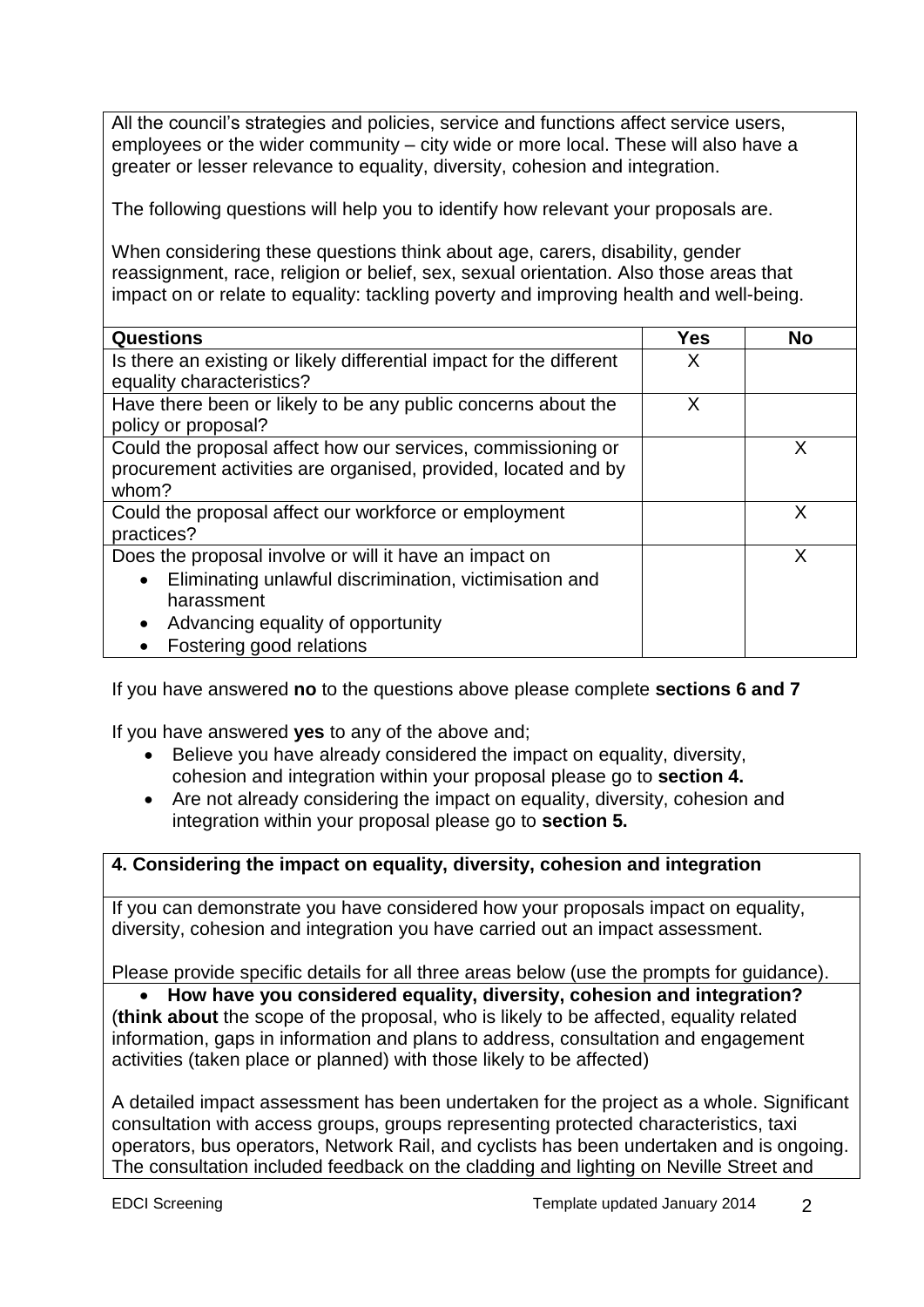Dark Neville Street and the need for these to be much lighter both to help those with visual impairment but also to improve community safety, the surface on Dark Neville Street was identified as requiring improving to allow for clear definition between pedestrians and cyclists/service vehicles and to address this the scheme will include kerbs to new footways which will have a colour differential with the footway to make it easier to see. A clear cycle route will be marked out to further improve the segregation between cyclists and pedestrians to reduce conflict.

The highways works to Bishopgate relate to drainage which will be below the road surface when complete but also include improvements to the footway tactile paving and signalling for the pedestrian crossing at the top of Neville Street which should improve safety at the pedestrian crossings.

The current audio installation will be removed to try to reduce the background noise.

## **Key findings**

**(think about** any potential positive and negative impact on different equality characteristics, potential to promote strong and positive relationships between groups, potential to bring groups/communities into increased contact with each other, perception that the proposal could benefit one group at the expense of another)

Wall cladding on Neville and Dark Neville Streets will be replaced with lighter cladding and with improved lighting to improve visibility and contrast for people with sight impairment, as well as improving community safety and the current audio installation will be removed to reduce background noise improving the environment for people with hearing impairment.

The drainage will not be visible on completion of the works as it will be below the road surface and the tactile paving will be replaced where needed.

Kerb stones will reflect the colour variation required to ensure that it is clearly visible and easily differentiated from the pavement, tactile paving will be replaced or improved where needed.

## **Actions**

**(think about** how you will promote positive impact and remove/ reduce negative impact)

Audio installation on Neville Street will be removed to reduce background noise Kerb stones will be of a colour to ensure that there is clear differential from the colour of the pavement to aid those with sight impairment.

Tactile paving will be replaced/improved

Pedestrian footways on Dark Neville Street will be introduced to reduce conflict between pedestrians and cyclists

Neville Street and Dark Neville Street cladding and lighting will be improved to improve community safety to link the north and south communities of the city centre.